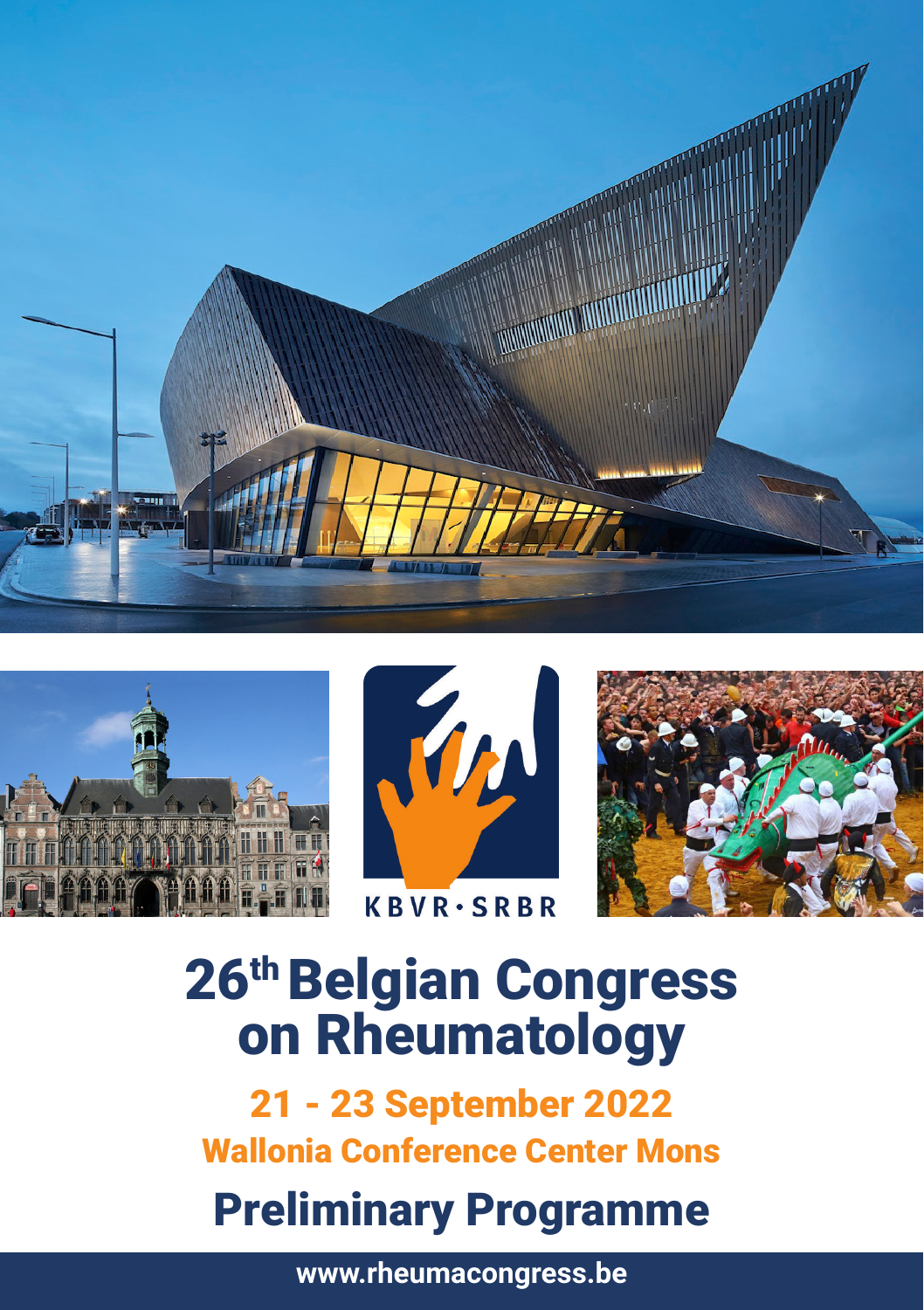

#### **Scientific Organiser**

Filip Van den Bosch

#### **Local Organising Committee**

Nathalie Demeulenaere Marc Léon Fabrice Martin

#### **Scientific Committee**

Valerie Badot Patrick Durez Peggy Jacques Olivier Malaise Barbara Neerinckx Yves Piette Patrick Verschueren Hans Zmierczak

#### **Congress Secretariat**

#### Medicongress Services

Noorwegenstraat 49 B-9940 Evergem, Belgium Phone: +32 (0)9 218 85 81 reumato@medicongress.com www.medicongress.com



conference & association management

Dear Colleagues,

The **Royal Belgian Society for Rheumatology** takes great pleasure in announcing the **26th Belgian Congress on Rheumatology**, taking place in Mons on 21- 23 September 2022.

The 26th Congress will be hosted at the Wallonia Conference Center Mons (WCCM). The WCCM is an architectural masterpiece, offering a magnificent and privileged view of the town and the Eurostation and was designed by New York architect Libeskind. The WCCM is centrally located, has good parking facilities and is surrounded by excellent hotels and restaurants.

This year's programme will be a well-known mix of state-of-the-art invited lectures by renowned speakers, selected oral presentations and Updates in Therapeutics organised with the support of the industry. Furthermore, the 'Thieves Market' has secured its permanent time slot in the programme as well as the two poster tours.

Together with the KBVR-SRBR Board members, we hope to welcome many of you to Mons,

Yours sincerely,

Prof. Filip Van den Bosch Scientific Organiser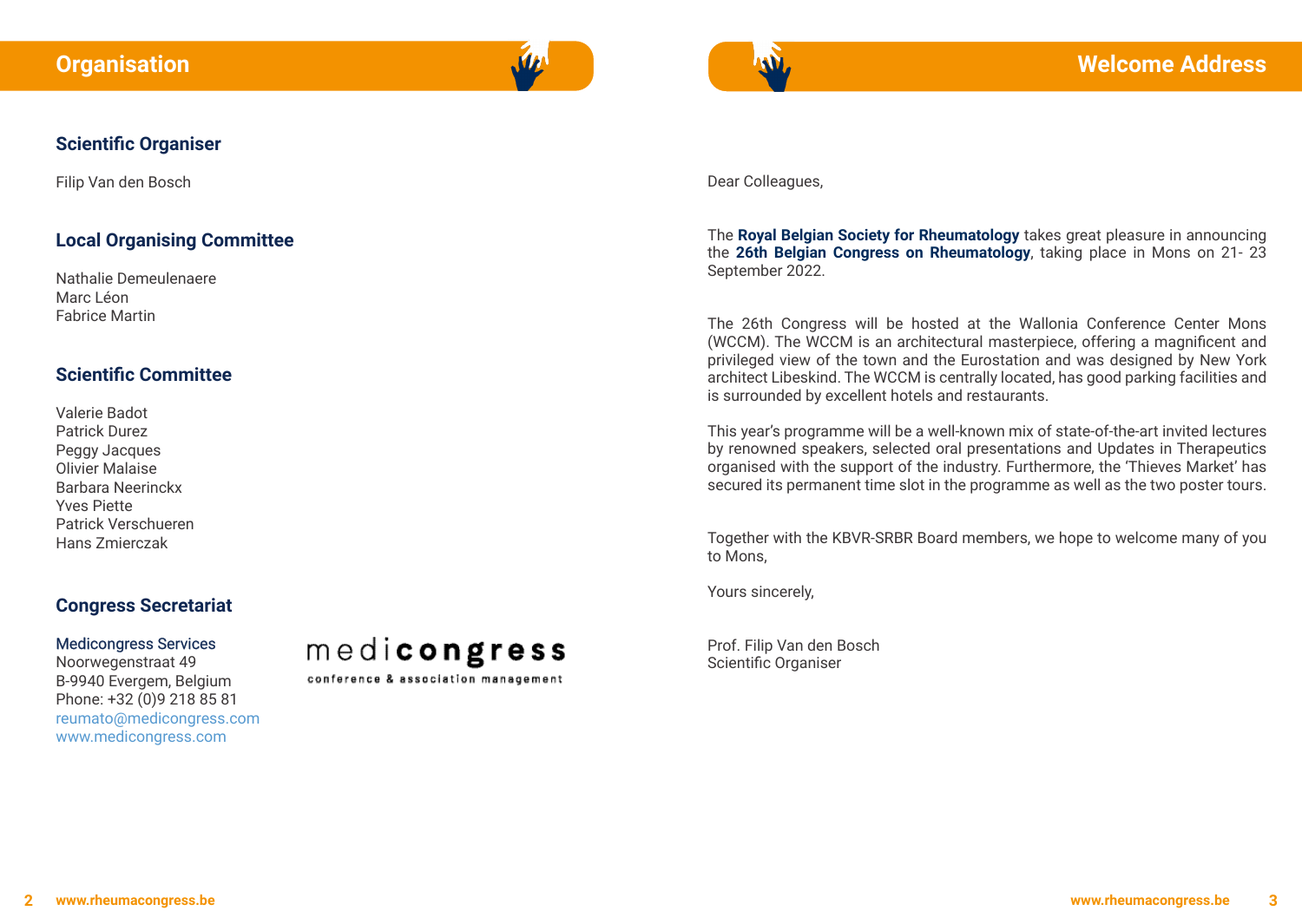#### **Wednesday, 21 September**

- 10.00 **Young Investigator's Meeting**
- 12.00 Welcome Lunch
- 12.30 Welcome and Opening Ceremony

#### SESSION 1

- 13.00 **Vesalius Lecture The "Early Arthritis Hype": When is early diagnosis too early?**  *Robert Landewé, The Netherlands*
- 13.45 **Abstract Presentations**
- 14.25 Update in Therapeutics Organised with an educational grant from Eli Lily **Pain concepts in rheumatic diseases**  *Kurt De Vlam (KUL)*
- 14.55 Coffee Break in the Exhibition Hall

#### SESSION 2: SpA/PsA

- 15.30 Update in Therapeutics Organised with an educational grant from Novartis **Radiographic Progression in axSpA: still relevant in 2022?**   *Gaelle Varkas (UGent)*
- 16.00 **Enthesitis vs. painful enthesis: Is ultrasound the answer?**  *Clio Ribbens (CHU de Liège)*
- 16.30 Update in Therapeutics Organised with an educational grant from Amgen **Treatment of co-morbidities in psoriasis and psoriatic arthritis**  *Speaker to be confirmed*
- 17.00 **Ethics and Economy Part 1: Update from the Professional Association**   *Laurent Méric de Bellefon (CNDG, CHU Saint Pierre, UCL) and Mieke Devinck* (AZ *Sint-Lucas Brugge)*
- 17.30 Break in the Exhibition Hall

#### SESSION 3: Ethics and Economy Part 2

- 18.00 **A policy framework for best-value biologicals in Belgium: How to move forward?** *Yannick Vandenplas (KUL)*
- 19.30 **FWRO/FRSR Award Ceremony**  *René Westhovens (KUL)*
- 20.00 Walking Dinner in the Exhibition Hall



### **SESSION 4: RA**<br>08.45 **Pathophysiology**

**Pathophysiology of VTE/PE** Thomas Vanassche (KUL)

- 09.15 Update in Therapeutics Organised with an educational grant from Galapagos **JAK-selectivity: does it matter for safety?**  *Dirk Elewaut (UGent)*
- 09.45 **b/tsDMARDs in RA: Can we make a rational choice for our patients**  *Peter Taylor, UK*
- 10.15 Update in Therapeutics Organised with an educational grant from AbbVie **Why we should (not) switch treatment in RA**  *Patrick Durez (UCL)*
- 10.45 Coffee break & Poster Tour 1

#### SESSION 5: Osteoporosis/Osteoarthritis

- 11.30 **Update on the treatment of OA**  *Ruth Wittoek (UGent)*
- 12.00 **Osteoporosis treatment: Pharmacological options in 2022**  *Olivier Malaise (CHU de Liège)*
- 12.35 Selected abstract
- 12.50 Lunch in the Exhibition Hall
- 14.00 **General Assembly**

## SESSION 6: Belgian Rheumatology Today and Tomorrow<br>14.30 Belgian Rheumatology Today - Year-in-Review

- 14.30 **Belgian Rheumatology Today Year-in-Review**  *Zuzanna Lukasik (UGent) and Barbara Neerinckx (KUL)*
- 15.15 **Belgian Rheumatology Tomorrow Year-in-Preview**
- 16.00 Coffee Break in the Exhibition Hall
- 16.30 **Abstract Presentations**
- 17.15 **Bone and Joint Lecture Diagnosis of osteoporosis beyond DXA T-score < -2,5**   *Hans Zmierczak (UGent)*
- 18.00 Adjourn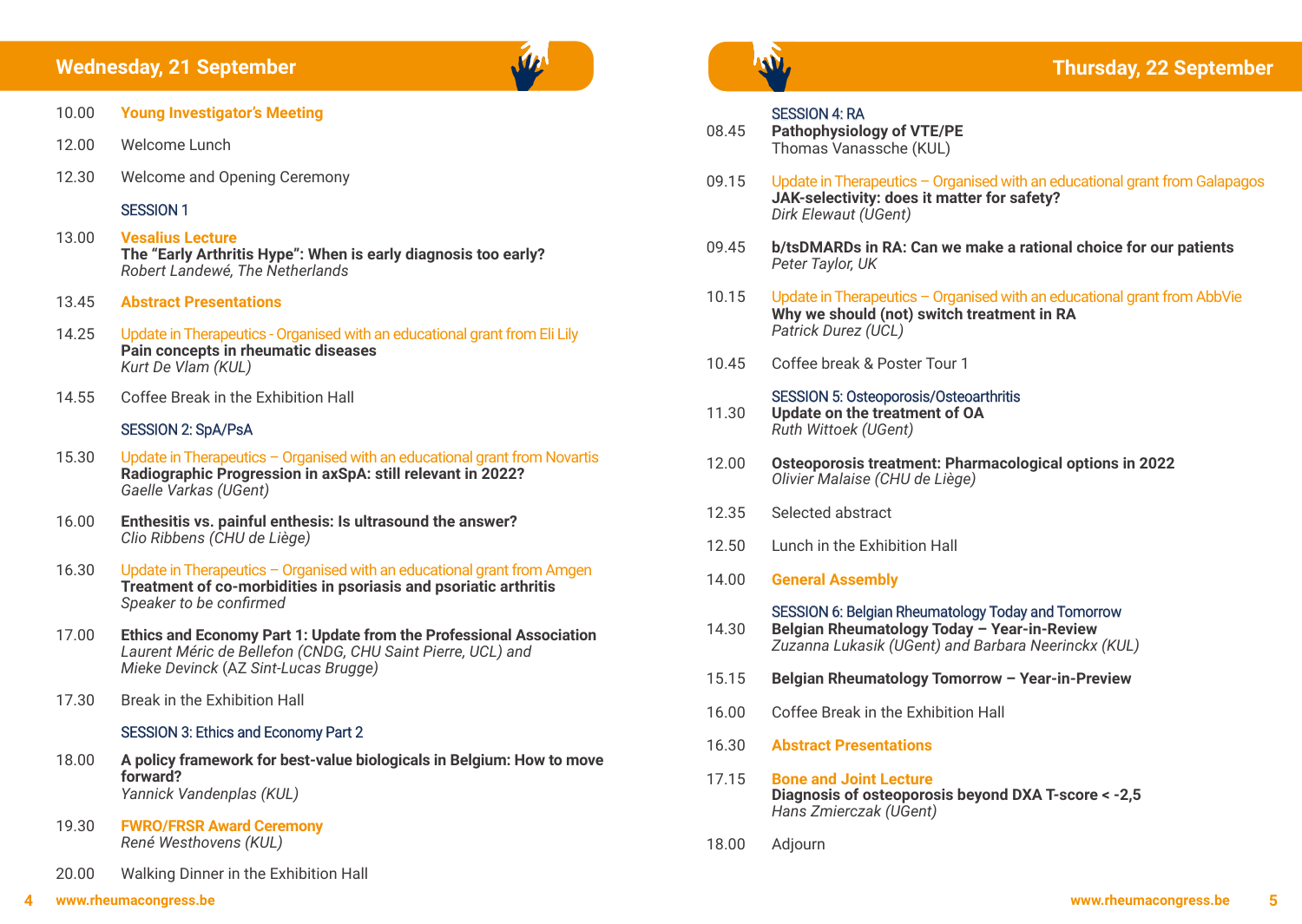#### SESSION 7: Systemic Diseases

- 08.45 **ERNs: What's in it for daily rheumatology practice?**  *Vanessa Smith (UGent)*
- 09.15 **KBVR Working group on rare connective tissue diseases: Where are we and where do we want to go?**  *Ellen De Langhe (KUL) & Yves Piette (UGent, AZ Sint-Jan Brugge)*
- 09.45 **Diagnosis and treatment of auto-inflammatory diseases: An update** *Jeroen Van der Hilst (Jessa ziekenhuizen & UHasselt)*
- 10.15 Selected abstract
- 10.30 Coffee Break and Poster Tour

#### SESSION 8: Artificial Intelligence

- 11.15 **The potential of AI in healthcare** *Giovanni Briganti (CHU Brugmann)*
- 11.45 **A critical look at the Artificial Intelligence hype**  *Wim Van Biesen (UGent)*
- 12.15 **Thieves' Market**
- 12.45 Closure of the Congress



### **Registration**

| <b>Registration Fees</b>                                       | <b>EARLY</b><br>Until 31 August | <b>LATE</b><br>As of 1 September |
|----------------------------------------------------------------|---------------------------------|----------------------------------|
| <b>Member KBVR-SRBR</b>                                        | € 250,00                        | € 350,00                         |
| Non Member                                                     | € 350,00                        | €450,00                          |
| Trainee in Rheumatology*                                       | 50,00<br>€                      | € 75,00                          |
| Other Trainee*                                                 | € 75,00                         | € 100,00                         |
| Researcher non-MD*                                             | 50,00<br>€                      | € 75,00                          |
| <b>Emeritus</b>                                                | 50,00<br>€                      | € 75,00                          |
| <b>Congress Dinner</b>                                         | 50,00<br>€                      | 50,00<br>€                       |
| <b>Health Professionals'</b><br><b>Meeting on 22 September</b> | Free                            | Free                             |

\*a copy of your student card or a certificate of your director (proof to be uploaded during the registration process). Without proof the non-member fee will be charged.

#### The registration fee for participants includes

- Participation in all scientific sessions
- Participation in the 'Updates in Therapeutics' organised by the Industry
- Congress bag with the Programme and congress related documents
- Access to the exhibition (MDs only)
- Lunches and coffee breaks
- Walking Dinner on Wednesday

#### How to register

You can register online through the congress website www.rheumacongress.be. Click on 'Registration' for details and access to the online registration form. When your registration is completed successfully, you will receive an automatic confirmation. You can also print an invoice when you finalise your online registration.

#### Changes/Name Substitutions

You will receive a personal link in your final confirmation email. With this link it will be possible to make changes or transfer your registration to a colleague free of charge.

#### **Cancellations**

Participants canceling their registration before 1 September 2022, will receive a full refund, less administration costs (€ 50,00 for members and non-members and  $\epsilon$  25,00 for trainees, researchers and emeriti). There will be no refunds for cancellations received after this date. Cancellations must be confirmed in writing to the Organising Secretariat. All refunds will be processed after the Congress.